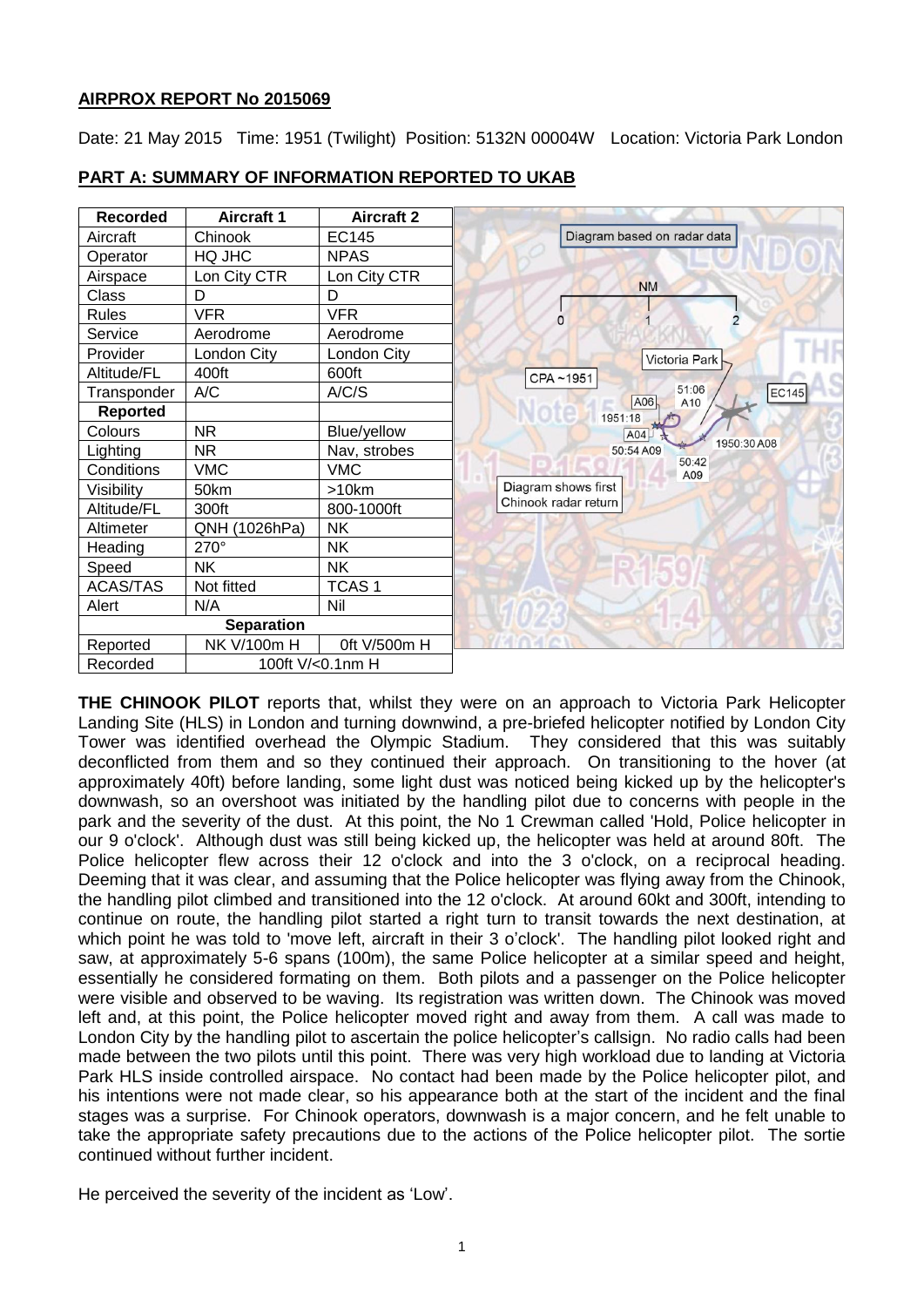**THE EC145 PILOT** reports that the Chinook pilot was approaching Victoria Park for a practice approach and, because they were close by and in between active police jobs, they called ATC and the Chinook crew to inform them that they would film the landing site for them to check for obstructions or people in the park on the HLS point. The Chinook pilot's approach was westerly. They positioned well above and behind the Chinook to the east of its position and filmed its approach and high hover. They filmed its departure and, as the Chinook pilot departed its declared westerly departure track, they flew a right-hand orbit to ensure that they remained behind the west-bound Chinook. They remained north and east (right and behind) of its position. They peeled away to the north to depart the area, and the Chinook pilot carried on west-bound. He then made a radio call to the Chinook crew to inform them that if they required the footage they had just taken for their training purposes, please feel free to contact them at their base and they would ensure that it was sent to them. From the Chinook arriving within approximately 3nm of Victoria Park, all three crew members were visual both with the naked eye and on the Police cameras. They were in full visual contact and on camera at all times throughout the encounter. They were in radio contact with Heathrow Radar (he reported) and had clearly stated their intentions to the Chinook crew prior to arrival overhead. They spoke again to the Chinook crew as the EC145 departed to the north but received no reply from them about the video footage. No TCAS TA was received and he considered that at no time were either aircraft on any heading or path that would conflict. No Airprox notification was given over the quiet ATC frequency of 'Heathrow Radar' 125.625 at the time. He did however hear the Chinook crew ask for the callsign of his aircraft once they had cleared to the west.

He assessed the risk of collision as 'None'.

# **Factual Background**

The London City weather was:

EGLC 212020 12012KT 9999 SCT021 09/04 Q1011

London sunset time 21/05/15 was 1954Z.

#### **Analysis and Investigation**

# **CAA ATSI**

ATSI had access to the reports from the Chinook pilot and the London City unit report, area radar recordings and transcription of the London City frequencies. Screenshots produced in the report are provided using the area radar recordings. Levels indicated are in altitude.

The Chinook pilot was operating VFR on a local training flight from Odiham to Hendon and was in receipt of an Aerodrome Control Service from London City Tower. The EC145 pilot was operating VFR and had completed a task north of London City Airport and was also in receipt of an Aerodrome Control Service from London City Tower.

At 1944:10 the Chinook pilot contacted London City. He was cleared to route from the west (via the Helicopter Route H4 which follows the River Thames to the Isle of Dogs) and then via the Olympic Park to Victoria Park. The Chinook was squawking the code 7033.

At 1945:30 the EC145 pilot reported completing a task which was just outside the London City CTR and requested a clearance to the Olympic Park. The EC145 pilot was cleared to the Olympic Park and Traffic Information was passed about the Chinook. The Chinook pilot was then given Traffic Information on the EC145. Figure 1 shows their relative positions at this time.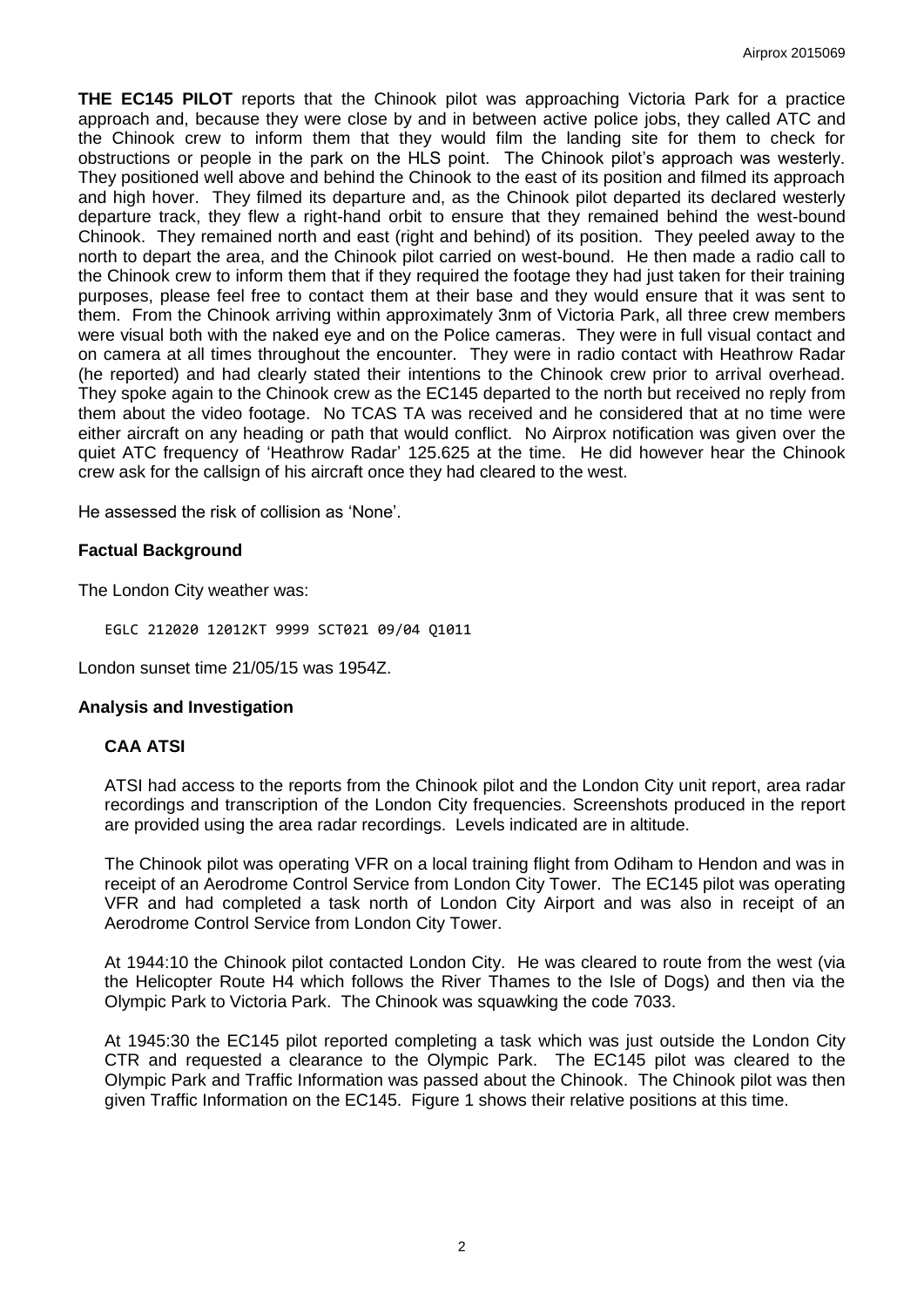

Figure 1 (1945:30).

At 1948:40 the Chinook pilot reported commencing descent into the landing site (Figure 2).



Figure 2 (1948:40).

At 1949:30 the EC145 pilot reported complete at their task and requested to route over to the Chinook's landing area "to get some footage" of it landing. No co-ordination had previously taken place between the pilots but the EC145 pilot confirmed he had the Chinook "fully in sight". The controller cleared the EC145 pilot to Victoria Park. (Figure 3.)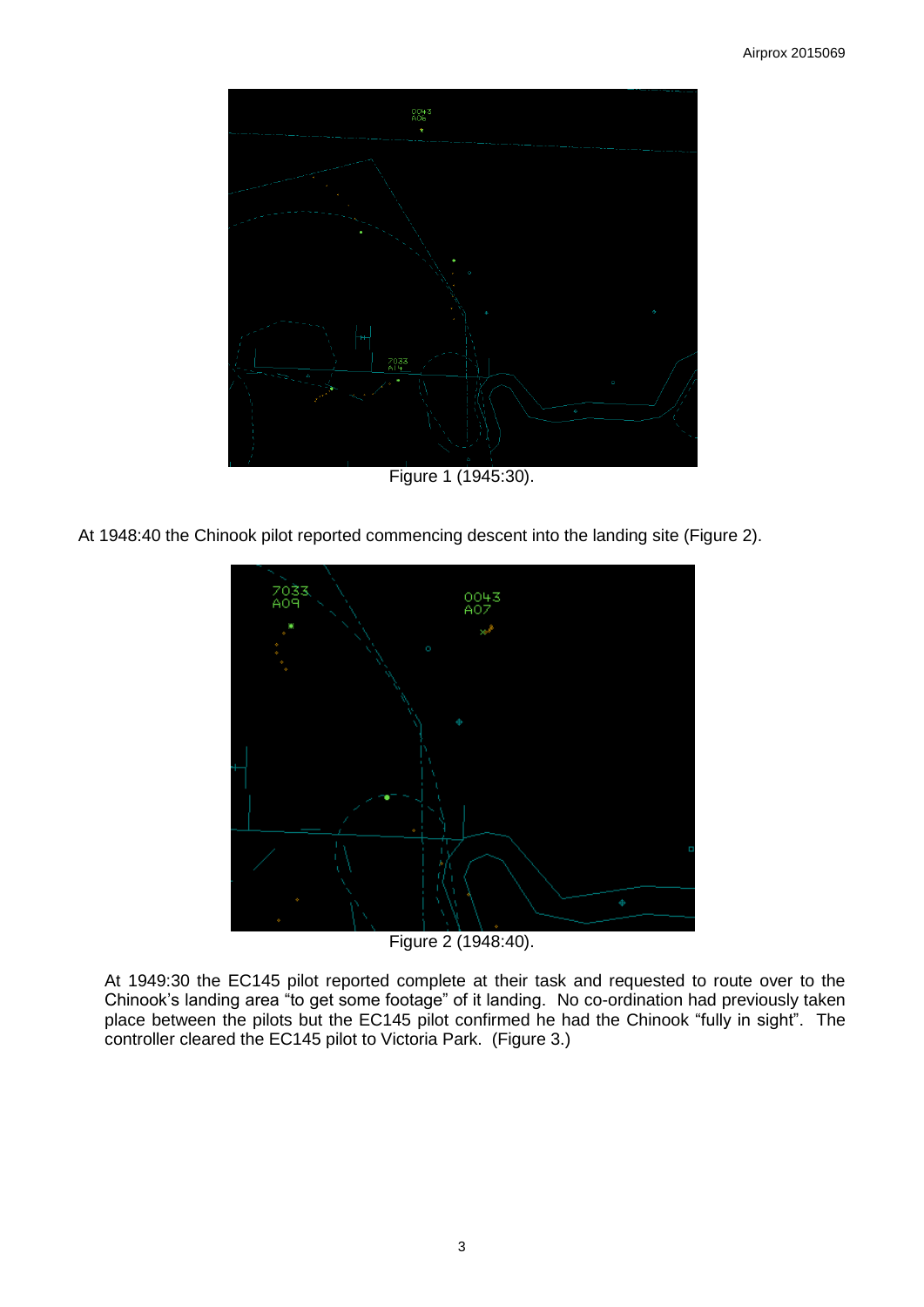

Figure 3 (1949:30)

At 1951:00 the Chinook pilot reported lifting from the landing site and "visual with the Eurocopter". Figure 4 shows the Chinook and the EC145 just as the Chinook appeared on radar. The Chinook pilot had not actually landed but went into a low hover because he was concerned about personnel on the ground and the amount of dust being created by the downwash from the rotors. The controller cleared the Chinook pilot to depart the CTR to the north VFR.



Figure 4 (1951:15).

Figure 5 shows the two aircraft tracking in close proximity to the north-west approximately 100ft vertically apart and less than 0.1nm horizontally.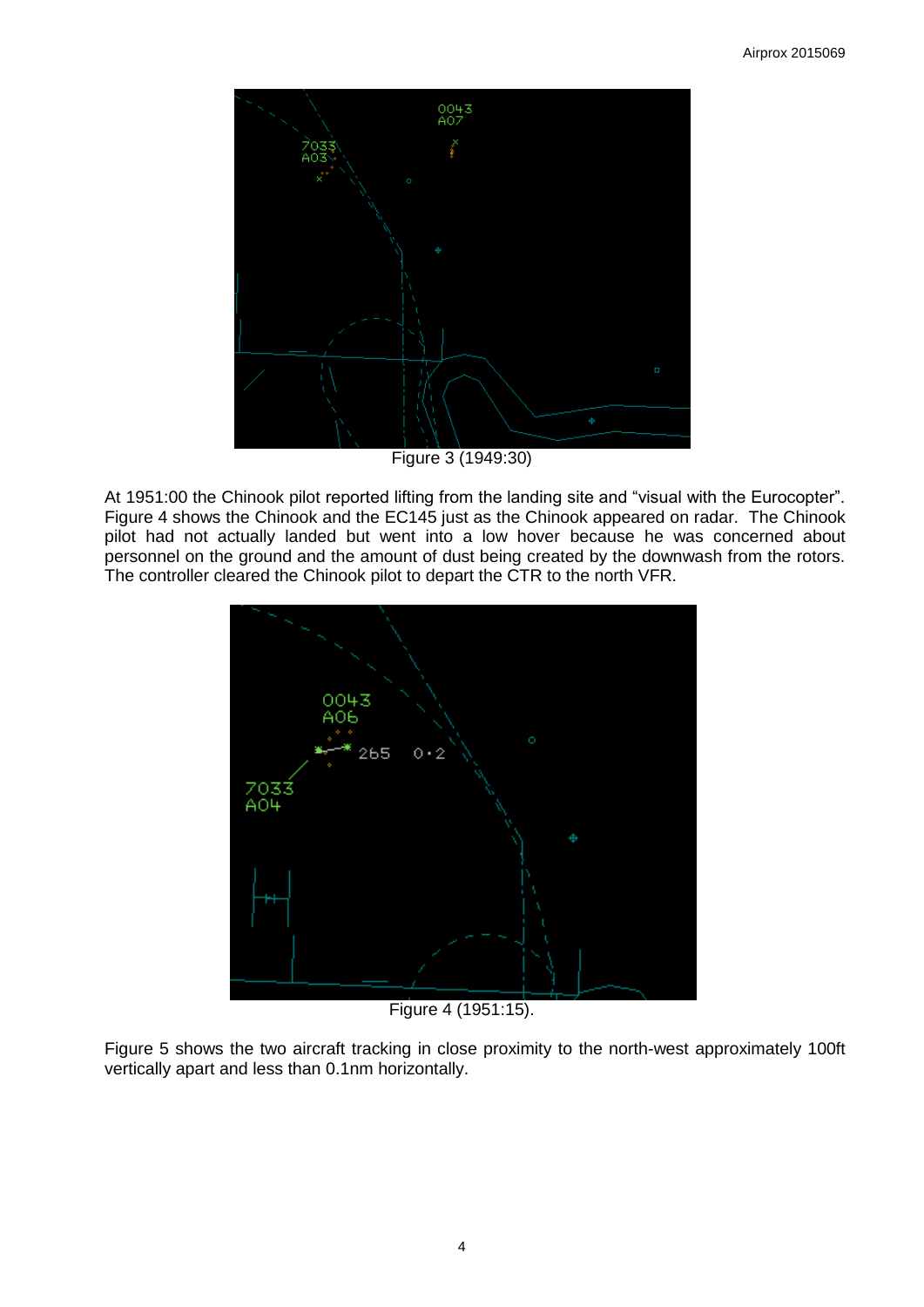

Figure 5 (1951:41).

At 1952:00 the EC145 pilot reported complete following the Chinook and diverged to the northeast. The Chinook pilot departed to the north. There was no mention of the intent to file an Airprox report at the time on the radio but the Chinook pilot did request the callsign of the other aircraft.

It was late evening in the London City CTR, it was still light, and both aircraft were operating VFR and being provided with an Aerodrome Control Service.

When providing an Aerodrome Control Service a controller is responsible for issuing instructions to aircraft under its control to achieve a safe orderly and expeditious flow of air traffic with the objective of preventing collisions between aircraft flying in, and in the vicinity of, the ATZ. However, Aerodrome Control is not solely responsible for the prevention of collisions. Pilots.....must also fulfil their own responsibilities in accordance with the Rules of the Air<sup>1</sup>.

The London City controller provided accurate and timely Traffic Information to both pilots prior to the Chinook landing. The controller did not update this Traffic Information.

The Chinook pilot acknowledged the receipt of the Traffic Information from the controller when first issued but did not gain visual contact with the EC145 until lifting from the Victoria Park vicinity, prior to the EC145 pilot apparently operating in close proximity to the Chinook. There was no evidence of any co-ordination between the pilots to fly in formation.

# **UKAB Secretariat**

Both pilots shared an equal responsibility for collision avoidance and not to operate in such proximity to other aircraft as to create collision hazard<sup>2</sup>.

With regard to formation flying:

'Aircraft shall not be flown in formation except by pre-arrangement among the pilots-in-command of the aircraft taking part in the flight and, for formation flight in controlled airspace, in accordance with the conditions prescribed by the competent authority.'<sup>3</sup>

Notwithstanding, for police helicopters:

1) The Civil Aviation Authority, on behalf of the United Kingdom and pursuant to article 4 of Commission Implementing Regulation (EU) No. 923/2012 ('the Standardised European Rules of the Air' (SERA)), exempts the operator and Commander of any aircraft flying in accordance with the terms of a police air operator's certificate from the requirements of SERA specified in paragraph 2 and subject to the conditions in paragraph 3.

 $\overline{a}$ 

<sup>1</sup> CAP 493 Manual of Air Traffic Services Part 1, Section 2, Chapter 1, Paragraph 2.

<sup>2</sup> SERA.3205 Proximity.

<sup>3</sup> SERA.3135 Formation Flights.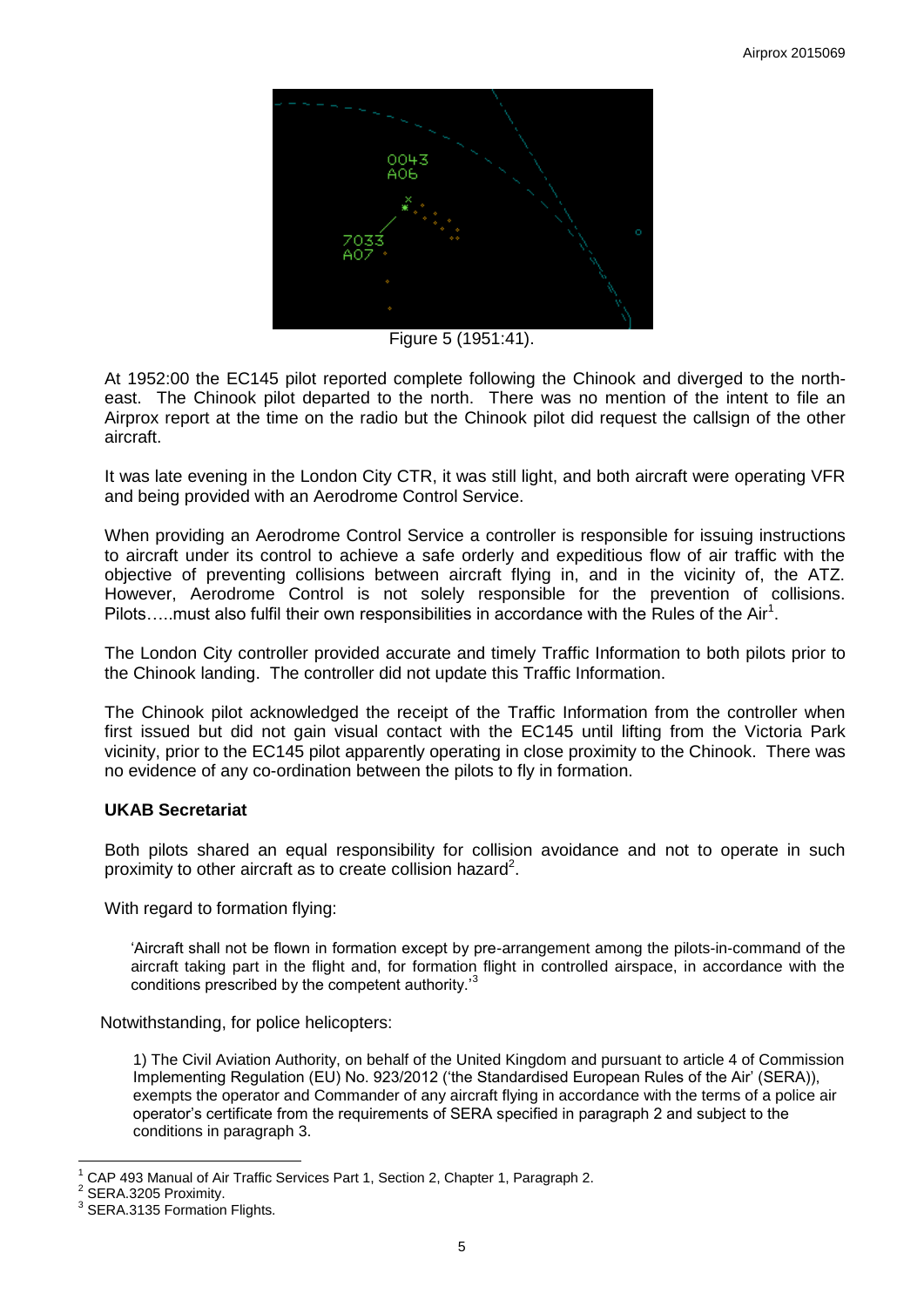2) The specified requirements of SERA in paragraph 1 are:

a) SERA.3105 (Minimum heights); b) SERA.3135 (Formation Flights); c) SERA.3210(a) (Right-of-way); and d) SERA.5005 (f) (Visual Flight Rules).

3) The conditions in paragraph 1 are:

a) the Commander of any aircraft referred to in paragraph 1 shall only depart from the specified requirements of SERA at paragraph 2 to the extent necessary to achieve the purpose of the flight and in circumstances that render such departure necessary in the interests of safety; and

b) the operator of the aircraft shall specify in the operations manual the procedures and minima appropriate to police flights.

4) In this exemption 'police air operator's certificate' and 'Commander' have the same meanings as in article 255(1) of the Air Navigation Order 2009.'

CAP 493 states the minimum service to be provided by ATC in Class D airspace:

'Pass traffic information to VFR flights on all other flights and provide traffic avoidance advice when requested.' **5**

#### **Occurrence investigation**

Transcript of RTF London City Tower:

1945:25

| EC145        | Radar err sorry City Tower (EC145 C/S).                                                                                                                                     |
|--------------|-----------------------------------------------------------------------------------------------------------------------------------------------------------------------------|
| ADC.         | (EC145 C/S) pass your message.                                                                                                                                              |
| EC145        | We're complete here at 123 we've gone back to our original job actually, we've just<br>been called back again Olympic Stadium please.                                       |
| ADC          | (EC145 C/S) roger new QNH 1026 you can route Olympic Stadium.                                                                                                               |
| <b>EC145</b> | Cleared to the Olympic Stadium 1026 is set thank you (EC145 C/S).                                                                                                           |
| ADC          | (EC145 C/S) shortly there's traffic just approaching the Isle of Dogs now it's a Chinook<br>and it's going to be routing northbound shortly Olympic Park for Victoria Park. |
| EC145        | Looking for the Chinny thank you sir.                                                                                                                                       |
| ADC          | (Chinook C/S) north of you by 5 miles is a Eurocopter operating or will be operating in<br>the vicinity of the Olympic Park currently low level VFR.                        |
| Chinook      | (Chinook C/S) looking for that traffic.                                                                                                                                     |

1948:30

| ADC  | (Chinook C/S) report setting down I'll give you a wind check from here.                  |
|------|------------------------------------------------------------------------------------------|
|      | Chinook Tower (Chinook C/S) now letting down at Victoria Park we'll call you on lifting. |
| ADC. | Roger set down at your discretion wind at City is 260 10.                                |
|      | Chinook: Clear my discretion (Chinook C/S).                                              |

 4 SERA. Exemption E 3931. Operations in Accordance with a Police Air Operator's Certificate.

<sup>5</sup> Section 1, Chapter 2, Paragraph 2.1.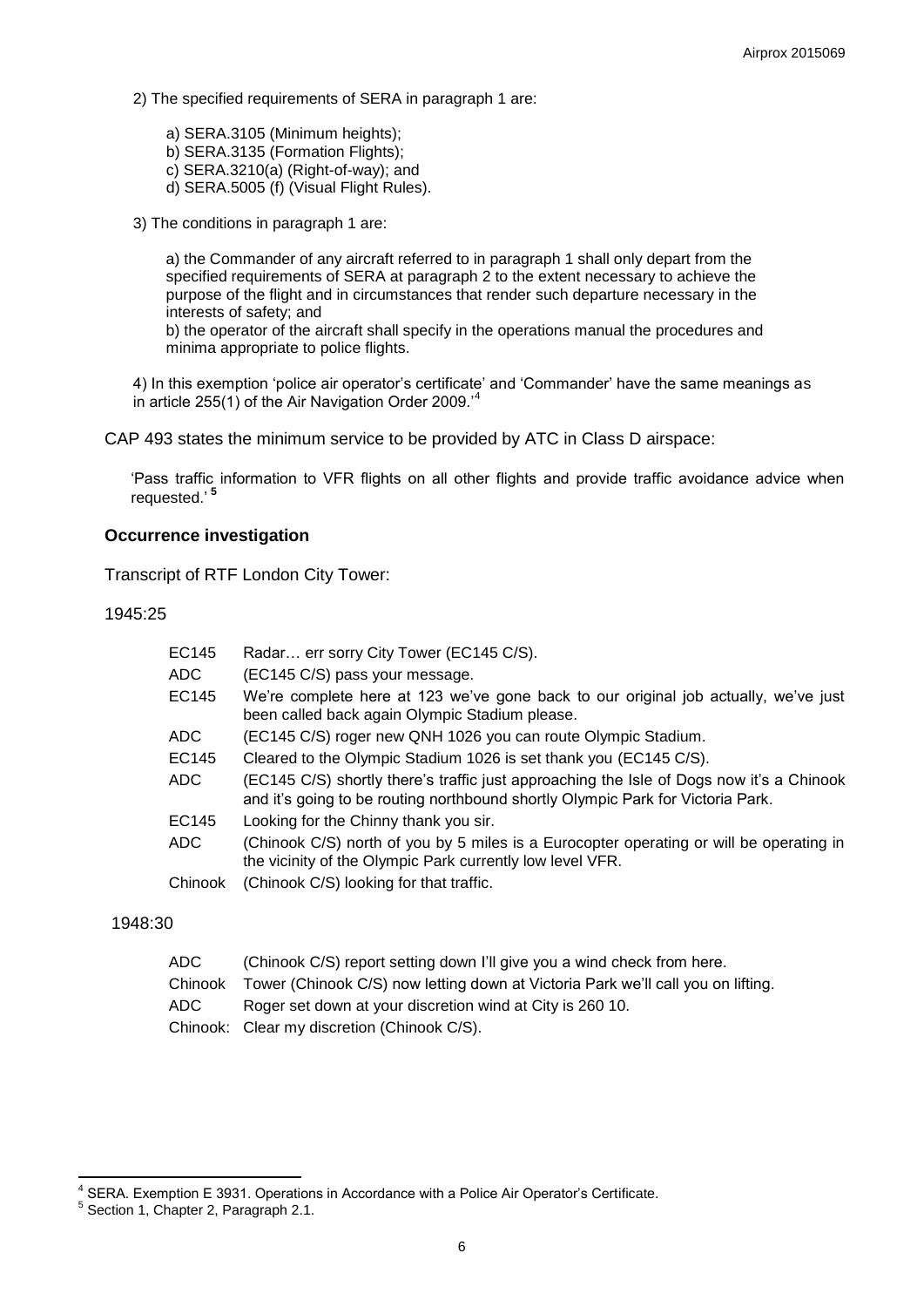## 1949:25

| EC145 | City (EC145 C/S).                                                                                                                                        |
|-------|----------------------------------------------------------------------------------------------------------------------------------------------------------|
| ADC:  | (EC145 C/S).                                                                                                                                             |
| EC145 | Complete here sir we'd just like to route over to Vicky Park we are visual with the<br>Chinook landing we're just going to get some good footage of him. |
| ADC:  | (EC145 C/S) Roger Victoria Park it is.                                                                                                                   |
| EC145 | With the Chinny fully in sight Vicky Park thank you sir (EC145 C/S).                                                                                     |

#### 1950:52

|      | Chinook Err (Chinook C/S) we're now lifting out of Victoria Park visual with the Police                          |
|------|------------------------------------------------------------------------------------------------------------------|
|      | helicopter and departing off to the North Hendon.                                                                |
| ADC. | (Chinook C/S) roger lift at your discretion wind at City 260 10 clear to leave the control<br>zone to the North. |
|      | Chinook Clear to leave the control zone to the north (Chinook C/S).                                              |
|      | EC145 On your right hand side.                                                                                   |

## 1951:51

| EC145 | City (EC145 C/S) that's us complete back to [base]. |
|-------|-----------------------------------------------------|
| ADC.  | (EC145 C/S) roger route direct.                     |
| EC145 | Straight to [base] thank you sir (EC145 C/S).       |

## 1952:06

|     | Chinook City Tower (Chinook C/S).                                           |
|-----|-----------------------------------------------------------------------------|
| ADC | (Chinook C/S) pass your message.                                            |
|     | Chinook [Unreadable] request the callsign of that Police Helicopter please. |
| ADC | It's err (Chinook C/S) it's (EC145 C/S) is the helicopter near you.         |
|     | Chinook (EC145 C/S) many thanks (Chinook C/S).                              |

#### 1952:27

|         | EC145         | We've got a little bit of recording if you wanted it boys of you coming into your landing<br>site there.         |
|---------|---------------|------------------------------------------------------------------------------------------------------------------|
|         | Chinook       | (Chinook C/S) err yeah we're not going to be landing till much later we'll give you a call<br>tomorrow.          |
| 1953:24 |               |                                                                                                                  |
|         | <b>ADC</b>    | And (Chinook C/S) I understand you're speaking to Heathrow Radar on box 2 you can<br>go to them if you wish.     |
| 1953:36 |               |                                                                                                                  |
|         | ADC.<br>EC145 | (EC145 C/S) outside the control zone and you can QSY [base] when ready.<br>Back to [base] thank you sir goodbye. |

## **Comments**

## **JHC**

Although this Airprox posed little risk of collision, the proximity of the Police helicopter caused the Chinook crew some concern at a time when their capacity was required elsewhere. Without an agreement to formate, it would have been prudent for the Police helicopter to remain further from the Chinook.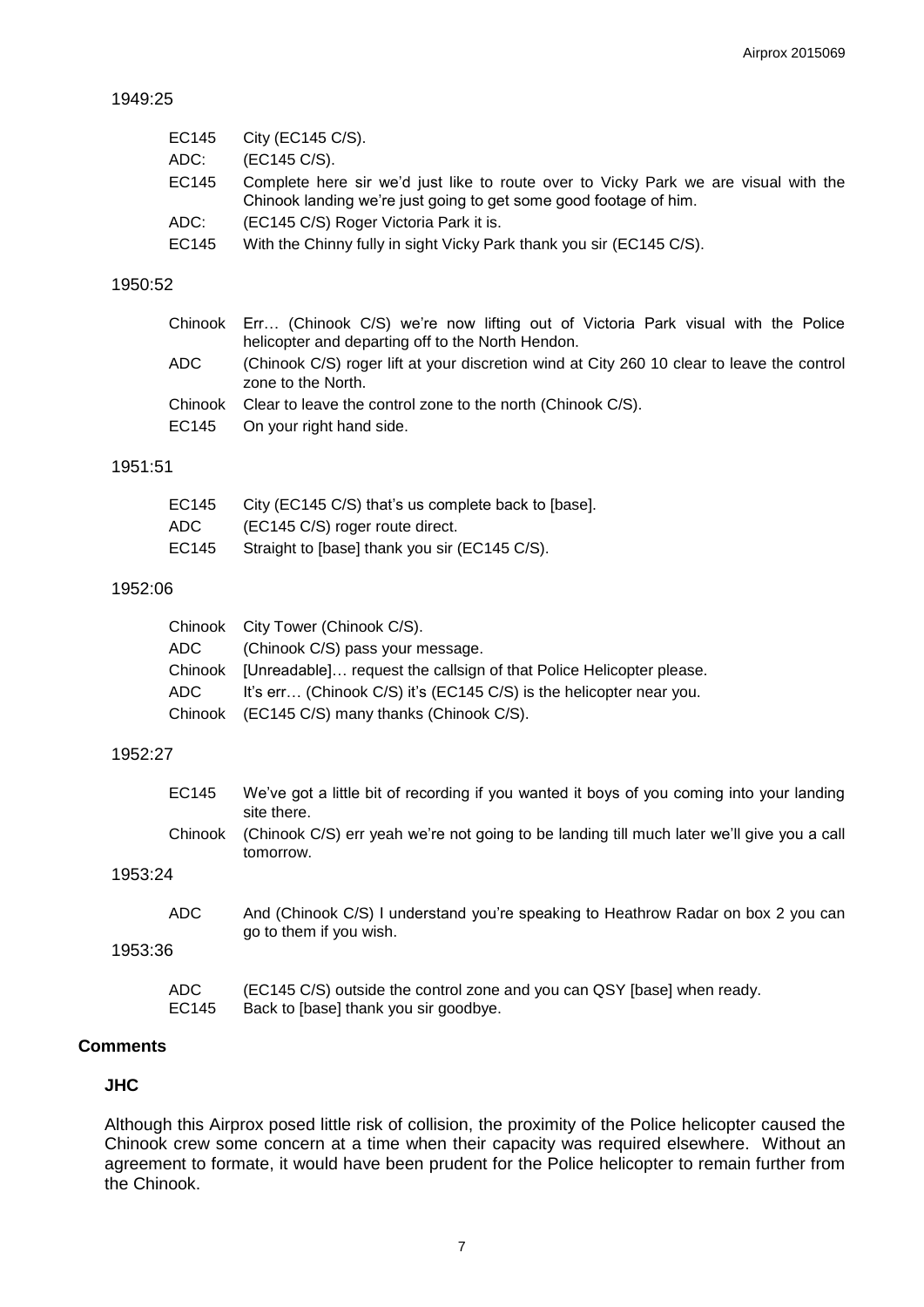## **Summary**

The Airprox was reported by the pilot of a Chinook when his helicopter came into proximity with an EC145 helicopter, whose pilot was observing the Chinook attempt to land, and subsequently depart from, Victoria Park. Both pilots were in receipt of an Aerodrome Control Service, under VFR, within the Class D airspace of the London City CTR. The pilot of the EC145 reported that he had sighted the Chinook early, and had remained visual with it as he manoeuvred into close proximity. The Chinook pilot was surprised to observe the EC145 operating at close range during a particularly complex period of flight. No agreement had been made between the pilots to operate close together. Both pilots were ultimately responsible for their own collision avoidance having been provided with mutual Traffic Information. The minimum separation was recorded as 100ft vertically and <0.1nm horizontally.

## **PART B: SUMMARY OF THE BOARD'S DISCUSSIONS**

Information available included reports from both pilots, area radar and RTF recordings and reports from the appropriate ATC and operating authorities.

The Board first discussed the actions of the EC145 pilot. A Civil Helicopter Pilot member commented that he was surprised that he had positioned close to the Chinook without positively communicating his specific intentions to its pilot. He surmised that the EC145 pilot had probably then been surprised when the Chinook pilot had decided to abort his landing and overshoot, which may have resulted in him then becoming initially closer to the Chinook than he had planned. However, he went on to comment that this would not explain why the EC145 pilot had then subsequently flown alongside the Chinook, in close proximity, without any agreement with its pilot. The Board noted that the EC145 pilot had transmitted his intentions on the radio, and may have thus thought that effectively he had coordinated his activities; however, they cautioned that pilots should not assume that other parties had heard their transmissions without positively confirming that this was the case.

The HQ JHC member explained that the effects of downwash from a Chinook are readily understood, and the Chinook pilot had rightly decided not to land in Victoria Park because of the dust being displaced. He could also understand why the Chinook pilot may not have registered the EC145 pilot's message about proceeding to his vicinity because it had occurred at a very busy time while he had been concentrating on his landing conditions. He also agreed that it would have been prudent for the EC145 pilot to have remained further from the Chinook given that the Chinook pilot's attention would have been focused at the time more on his landing than on avoiding other aircraft.

The Board noted that the London City Aerodrome controller had issued Traffic Information to both pilots about the general position of the other traffic (i.e. the Chinook at Victoria Park and the EC145 at the Olympic Park). Some members wondered whether the controller should then have updated the Chinook pilot that the EC145 was proceeding from the Olympic Park towards his position. However, most members agreed that this was probably not considered necessary by the controller because he knew that the EC145 pilot had the Chinook in sight, and he had no reason to believe that its pilot would have flown into close proximity to the Chinook. A Civil ATC member commented that the controller may also have considered that it would have been inappropriate to have transmitted a message to the Chinook pilot while he was busy in a landing situation.

The Board opined that there had been two phases to this Airprox; first as the Chinook pilot had started his overshoot and became aware of the police helicopter crossing his nose, and then as he had proceeded on course and became aware that the police helicopter was positioned close to his right side. Turning their attention to the cause, it was quickly decided that the EC145 pilot had flown close enough to the Chinook to cause its pilot concern. The fact that the EC145 pilot had not communicated his intentions to the Chinook crew whilst doing so was considered to be a contributory factor. Notwithstanding questions over the wisdom of flying uncoordinated in close proximity, it was considered that, on both occasions, there had been no risk of a collision because the EC145 pilot had remained visual with the Chinook throughout, and the Chinook pilot had seen the EC145 early